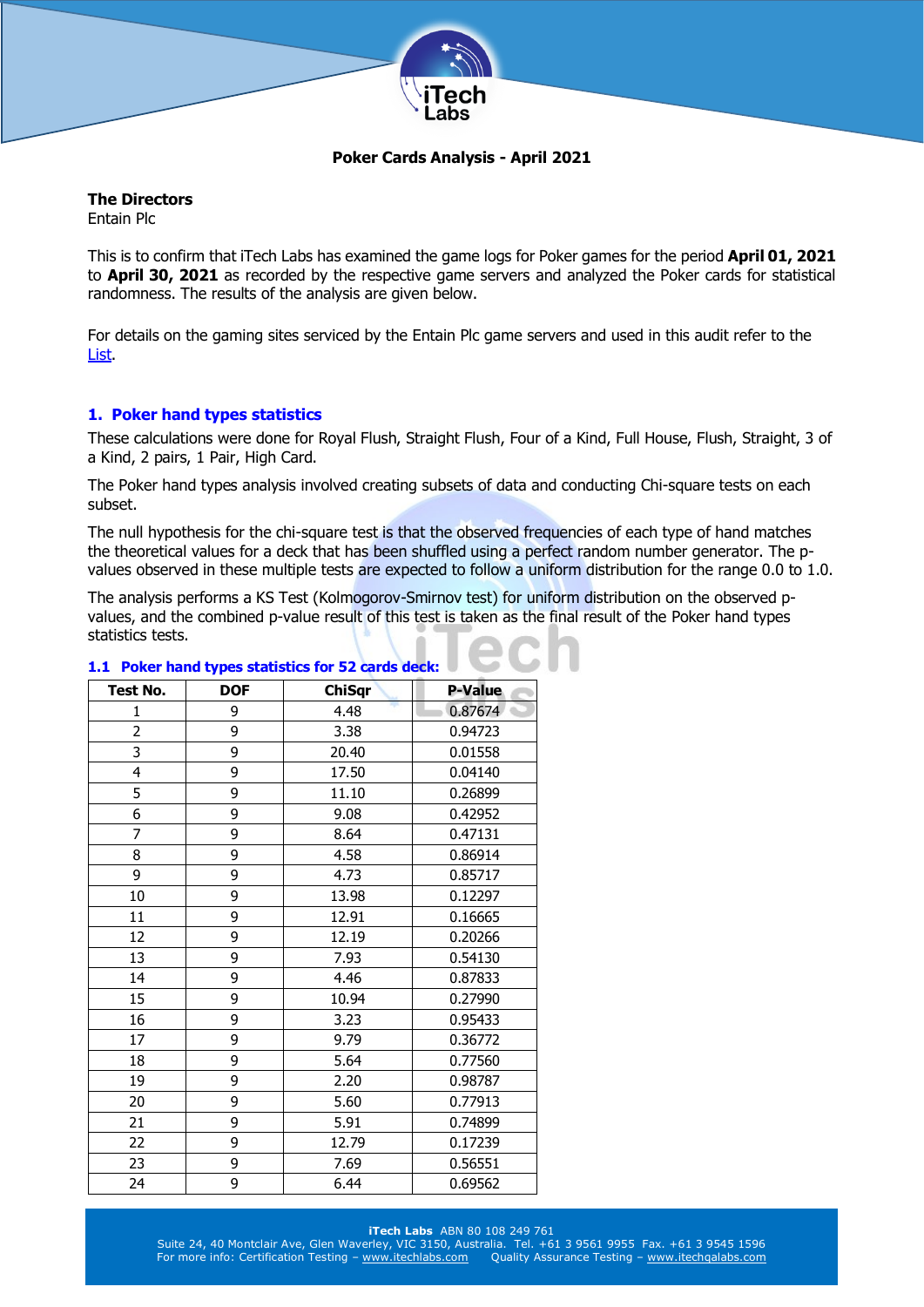| 25 | 9 | 4.99  | 0.83559      |  |
|----|---|-------|--------------|--|
| 26 | 9 | 10.50 | 0.31177      |  |
| 27 | 9 | 7.57  | 0.57847      |  |
| 28 | 9 | 6.40  | 0.69891      |  |
| 29 | 9 | 10.99 | 0.27636      |  |
| 30 | 9 | 7.28  | 0.60764      |  |
| 31 | 9 | 4.69  | 0.86060      |  |
| 32 | 9 | 7.93  | 0.54119      |  |
| 33 | 9 | 11.28 | 0.25695      |  |
| 34 | 9 | 17.02 | 0.04839      |  |
| 35 | 9 | 8.22  | 0.51188      |  |
| 36 | 9 | 10.61 | 0.30351      |  |
| 37 | 9 | 9.52  | 0.39102      |  |
| 38 | 9 | 5.55  | 0.78445      |  |
| 39 | 9 | 6.65  | 0.67371      |  |
| 40 | 9 | 5.39  | 0.79940      |  |
| 41 | 9 | 8.74  | 0.46129      |  |
| 42 | 9 | 10.70 | 0.29669      |  |
| 43 | 9 | 8.44  | 0.49062      |  |
| 44 | 9 | 14.19 | 0.11560      |  |
| 45 | 9 | 5.29  | 0.80877      |  |
| 46 | 9 | 5.38  | 0.80031      |  |
| 47 | 9 | 6.40  | 0.69927      |  |
| 48 | 9 | 16.20 |              |  |
|    |   |       | 0.06288      |  |
| 49 | 9 | 5.62  | 0.77686      |  |
| 50 | 9 | 3.97  | 0.91305      |  |
| 51 | 9 | 6.32  | 0.70762      |  |
| 52 | 9 | 9.95  | 0.35479<br>۰ |  |
|    |   |       |              |  |
| 53 | 9 | 7.54  | 0.58147      |  |
| 54 | 9 | 7.54  | 0.58109      |  |
| 55 | 9 | 9.01  | 0.43606      |  |
| 56 | 9 | 7.42  | 0.59299      |  |
| 57 | 9 | 11.25 | 0.25891      |  |
| 58 | 9 | 24.90 | 0.00308      |  |
| 59 | 9 | 9.02  | 0.43569      |  |
| 60 | 9 | 2.67  | 0.97608      |  |
| 61 | 9 | 7.20  | 0.61589      |  |
| 62 | 9 | 20.11 | 0.01725      |  |
| 63 | 9 | 11.10 | 0.26902      |  |
| 64 | 9 | 12.55 | 0.18394      |  |
| 65 | 9 | 10.17 | 0.33653      |  |
| 66 | 9 | 8.79  | 0.45680      |  |
| 67 | 9 | 5.06  | 0.82924      |  |
| 68 | 9 | 10.92 | 0.28124      |  |
| 69 | 9 | 2.71  | 0.97479      |  |
| 70 | 9 | 6.26  | 0.71378      |  |
| 71 | 9 | 6.48  | 0.69121      |  |
| 72 | 9 | 3.94  | 0.91527      |  |
| 73 | 9 | 7.72  | 0.56307      |  |
| 74 | 9 | 5.20  | 0.81636      |  |
| 75 | 9 | 5.03  | 0.83135      |  |
| 76 | 9 | 12.99 | 0.16318      |  |
| 77 | 9 | 18.94 | 0.02569      |  |
| 78 | 9 | 4.31  | 0.88981      |  |
| 79 | 9 | 8.56  | 0.47839      |  |

#### **iTech Labs** ABN 80 108 249 761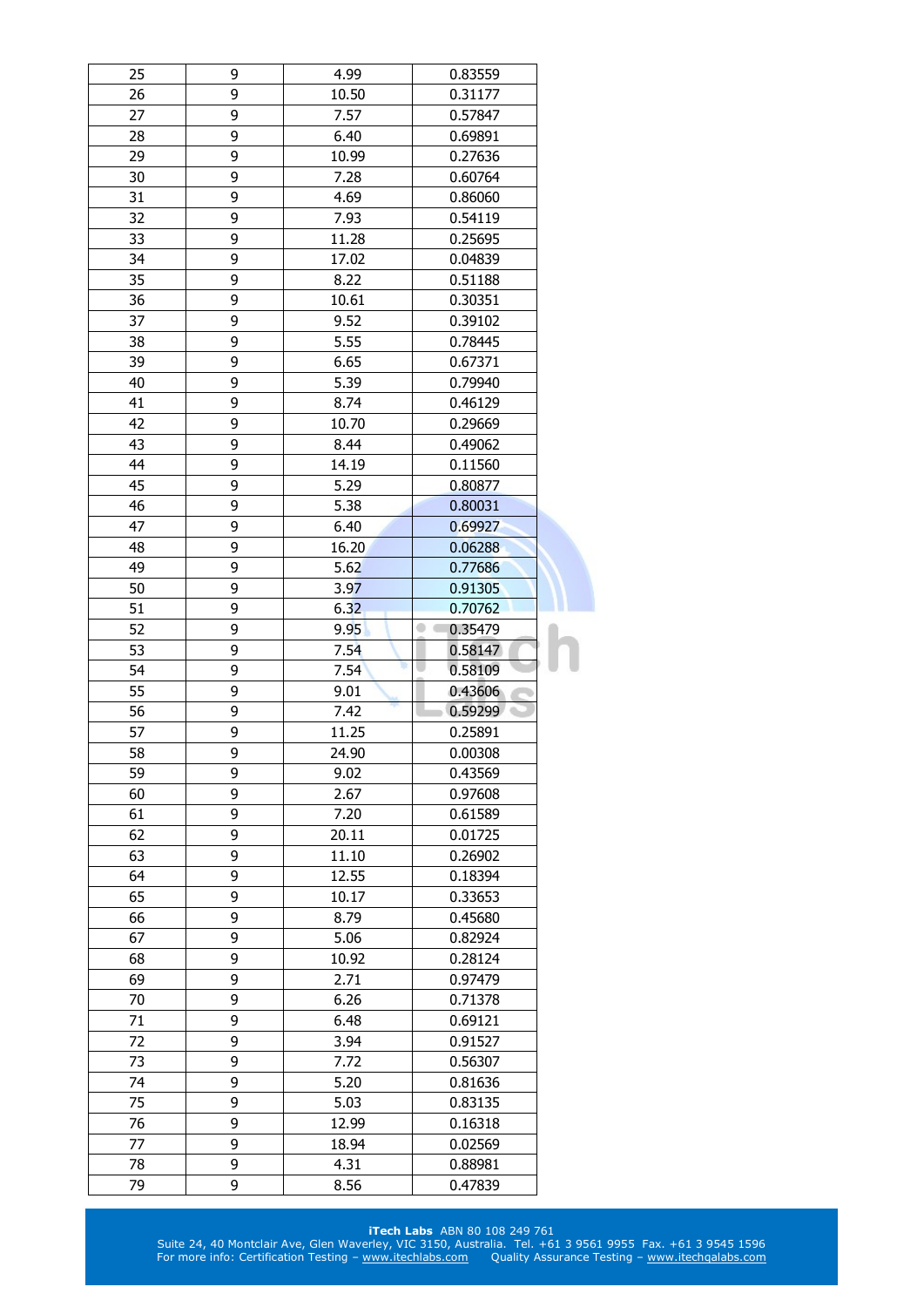| 80  | 9 | 11.97                                            | 0.21507 |
|-----|---|--------------------------------------------------|---------|
| 81  | 9 | 10.79                                            | 0.29043 |
| 82  | 9 | 10.67                                            | 0.29920 |
| 83  | 9 | 10.17                                            | 0.33692 |
| 84  | 9 | 23.54                                            | 0.00509 |
| 85  | 9 | 8.03                                             | 0.53117 |
| 86  | 9 | 6.53                                             | 0.68580 |
| 87  | 9 | 10.82                                            | 0.28809 |
| 88  | 9 | 7.48                                             | 0.58754 |
| 89  | 9 | 3.60                                             | 0.93590 |
| 90  | 9 | 10.76                                            | 0.29218 |
| 91  | 9 | 6.68                                             | 0.67026 |
| 92  | 9 | 9.48                                             | 0.39440 |
| 93  | 9 | 9.76                                             | 0.37038 |
| 94  | 9 | 8.51                                             | 0.48361 |
| 95  | 9 | 5.70                                             | 0.76981 |
| 96  | 9 | 6.51                                             | 0.68783 |
| 97  | 9 | 6.09                                             | 0.73119 |
| 98  | 9 | 4.87                                             | 0.84582 |
| 99  | 9 | 5.53                                             | 0.78628 |
| 100 | 9 | 14.02                                            | 0.12148 |
|     |   |                                                  |         |
|     |   | Combined P-value for all tests (Using KS method) | 0.41962 |

*1)* The P-values are observed probabilities from the Chi-Square tests. The last row shows the result of the KS Test performed on the p-values for all Chi-Square tests, where there are sufficient data.

## **1.2 Poker hand types statistics for 36 cards deck:**

| Test No. | <b>DOF</b> | <b>ChiSqr</b>                                    | <b>P-Value</b>             |
|----------|------------|--------------------------------------------------|----------------------------|
|          |            | 15.30                                            | 0.08291                    |
|          |            | 10.64                                            | 0.30129                    |
|          |            |                                                  |                            |
|          |            | Combined P-value for all tests (Using KS method) | N/A (Insufficient<br>data) |

*Notes:* 

*1)* The P-values are observed probabilities from the Chi-Square tests. The last row shows the result of the KS Test performed on the p-values for all Chi-Square tests, where there are sufficient data.

#### **2. Poker rank statistics**

The Poker rank analysis aims to establish that the rank of the cards in each position was equally distributed in one of the 13 possible ranks (2, 3, 4, 5, 6, 7, 8, 9, 10, J, Q, K, A) for a 52 card deck and 9 ranks (6, 7, 8, 9, 10, J, Q, K, A) for a 36 card deck.

The Poker rank analysis involved creating subsets of data and conducting Chi-square tests on each subset. The analysis performs a KS Test (Kolmogorov-Smirnov test) for uniform distribution on the observed pvalues, and the combined p-value result of this test is taken as the final result of the Ranks statistics tests.

#### **2.1 Poker rank statistics for 52 cards deck:**

| Test No. | <b>Positions</b> | DOF | ChiSar | <b>P-Value</b> |
|----------|------------------|-----|--------|----------------|
|          |                  | 84  | 82.94  | 1220           |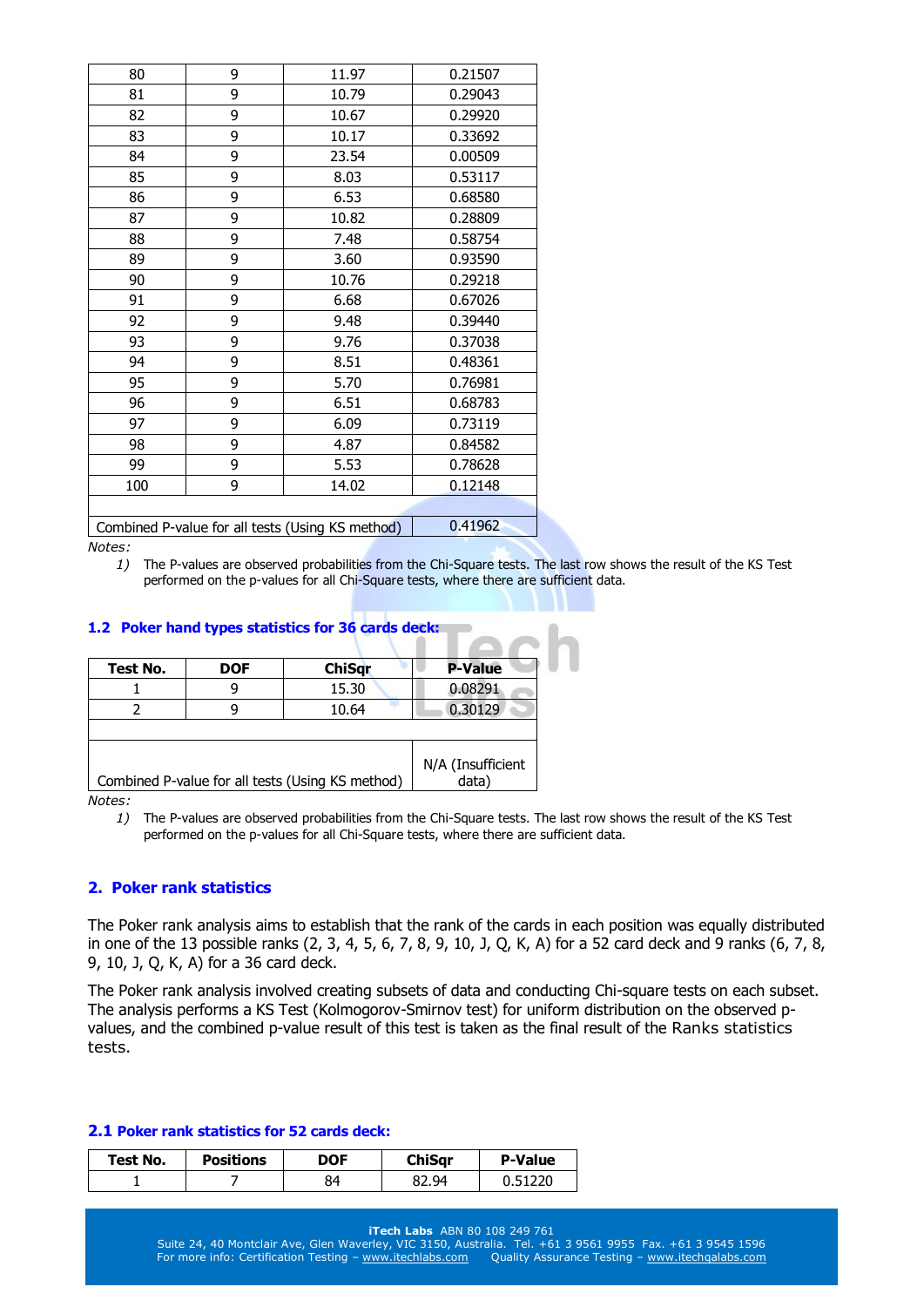| 2              | 7              | 84 | 85.68  | 0.42859 |
|----------------|----------------|----|--------|---------|
| 3              | 7              | 84 | 71.74  | 0.82746 |
| $\overline{4}$ | $\overline{7}$ | 84 | 62.62  | 0.96097 |
| 5              | 7              | 84 | 79.70  | 0.61261 |
| 6              | 7              | 84 | 80.03  | 0.60231 |
| 7              | $\overline{7}$ | 84 | 86.44  | 0.40597 |
| 8              | $\overline{7}$ | 84 | 62.47  | 0.96218 |
| 9              | 7              | 84 | 95.48  | 0.18431 |
| 10             | 7              | 84 | 93.76  | 0.21874 |
| 11             | $\overline{7}$ | 84 | 76.72  | 0.70075 |
| 12             | 7              | 84 | 78.00  | 0.66361 |
| 13             | 7              | 84 | 77.88  | 0.66714 |
| 14             | 7              | 84 | 86.01  | 0.41877 |
| 15             | 7              | 84 | 86.66  | 0.39949 |
| 16             | $\overline{7}$ | 84 | 105.60 | 0.05565 |
| 17             | 7              | 84 | 94.42  | 0.20504 |
| 18             | 7              | 84 | 80.67  | 0.58260 |
| 19             | 7              | 84 | 70.12  | 0.86089 |
| 20             | $\overline{7}$ | 84 | 74.34  | 0.76537 |
| 21             | 7              | 84 | 90.81  | 0.28669 |
| 22             | 7              | 84 | 77.25  |         |
|                |                |    |        | 0.68557 |
| 23             | 7              | 84 | 73.86  | 0.77775 |
| 24             | 7              | 84 | 93.24  | 0.22993 |
| 25             | 7              | 84 | 60.50  | 0.97524 |
| 26             | $\overline{7}$ | 84 | 79.78  | 0.60996 |
| 27             | 7              | 84 | 91.08  | 0.28015 |
| 28             | $\overline{7}$ | 84 | 95.60  | 0.18209 |
| 29             | 7              | 84 | 112.75 | 0.01988 |
|                |                |    |        |         |
| 30             | $\overline{7}$ | 84 | 98.30  | 0.13627 |
| 31             | 7              | 84 | 80.65  | 0.58338 |
| 32             | 7              | 84 | 96.35  | 0.16843 |
| 33             | 7              | 84 | 104.17 | 0.06716 |
| 34             | 7              | 84 | 77.85  | 0.66802 |
| 35             | $\overline{7}$ | 84 | 94.17  | 0.21021 |
| 36             | 7              | 84 | 85.37  | 0.43795 |
| 37             | 7              | 84 | 72.27  | 0.81563 |
| 38             | 7              | 84 | 106.21 | 0.05129 |
| 39             | 7              | 84 | 75.56  | 0.73316 |
| 40             | 7              | 84 | 67.66  | 0.90327 |
| 41             | 7              | 84 | 84.78  | 0.45573 |
| 42             | 7              | 84 | 102.50 | 0.08304 |
| 43             | 7              | 84 | 93.06  | 0.23391 |
| 44             | 7              | 84 | 83.78  | 0.48628 |
| 45             | 7              | 84 | 64.31  | 0.94576 |
| 46             | 7              | 84 | 89.41  | 0.32285 |
| 47             | 7              | 84 | 89.78  | 0.31294 |
| 48             | 7              | 84 | 71.29  | 0.83720 |
| 49             | 7              | 84 | 93.34  | 0.22775 |
| 50             | 7              | 84 | 88.41  | 0.34976 |
| 51             | 7              | 84 | 77.14  | 0.68890 |
| 52             | 7              | 84 | 71.02  | 0.84273 |
| 53             | 7              | 84 | 103.62 | 0.07212 |
| 54             | 7              | 84 | 69.43  | 0.87374 |
| 55             | 7              | 84 | 82.14  | 0.53715 |

#### **iTech Labs** ABN 80 108 249 761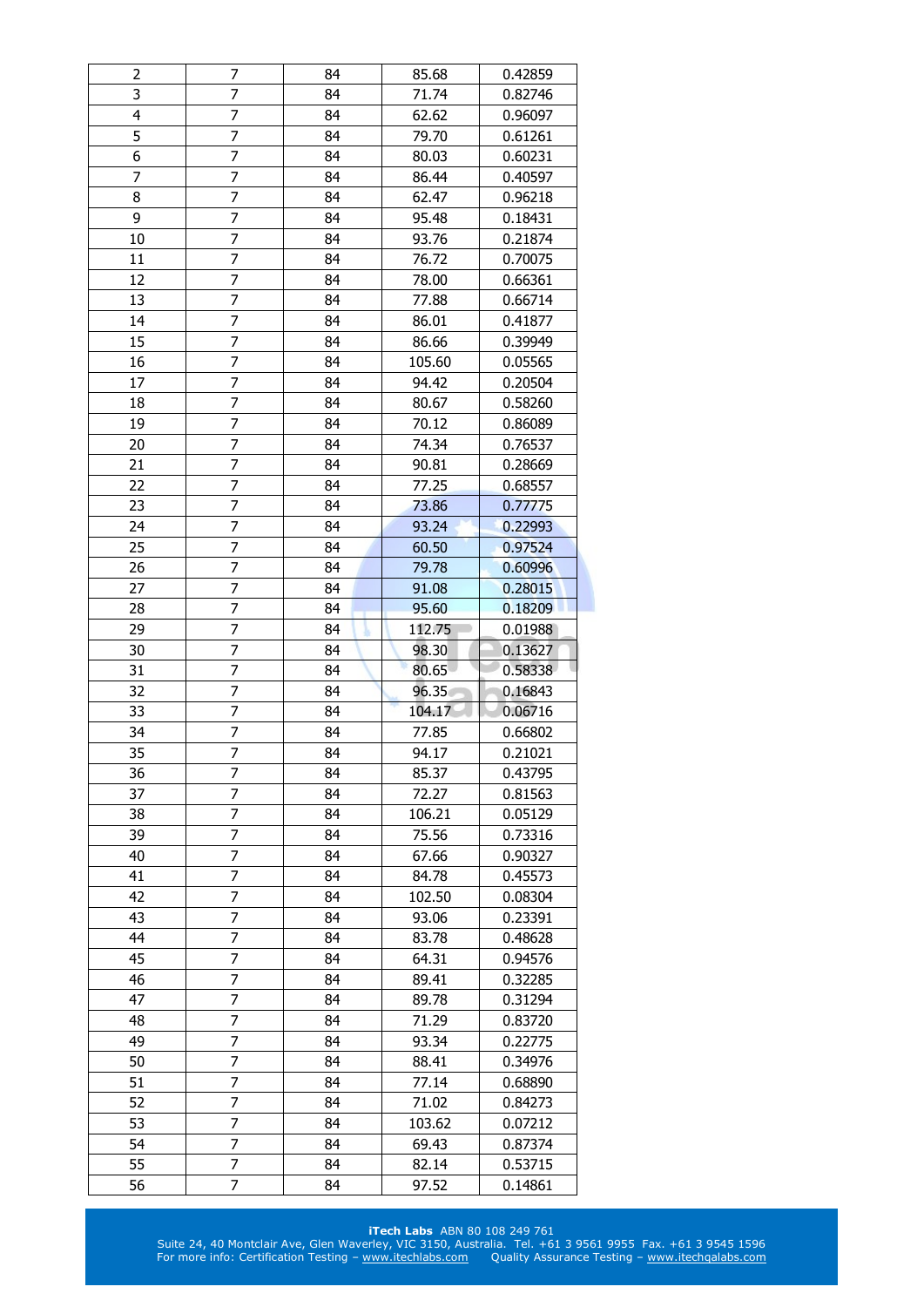| 57  | 7                                                | 84 | 74.07  | 0.77225 |
|-----|--------------------------------------------------|----|--------|---------|
| 58  | 7                                                | 84 | 83.80  | 0.48572 |
| 59  | 7                                                | 84 | 83.12  | 0.50648 |
| 60  | $\overline{7}$                                   | 84 | 81.19  | 0.56666 |
| 61  | 7                                                | 84 | 95.95  | 0.17557 |
| 62  | 7                                                | 84 | 76.19  | 0.71575 |
| 63  | 7                                                | 84 | 63.86  | 0.95015 |
| 64  | 7                                                | 84 | 78.96  | 0.63489 |
| 65  | 7                                                | 84 | 72.85  | 0.80216 |
| 66  | 7                                                | 84 | 74.34  | 0.76544 |
| 67  | 7                                                | 84 | 76.85  | 0.69720 |
| 68  | 7                                                | 84 | 56.25  | 0.99143 |
| 69  | 7                                                | 84 | 91.74  | 0.26401 |
| 70  | 7                                                | 84 | 76.74  | 0.70026 |
| 71  | 7                                                | 84 | 73.52  | 0.78608 |
| 72  | 7                                                | 84 | 92.73  | 0.24124 |
| 73  | 7                                                | 84 | 100.70 | 0.10345 |
| 74  | $\overline{7}$                                   | 84 | 87.07  | 0.38770 |
| 75  | 7                                                | 84 | 103.06 | 0.07743 |
| 76  | 7                                                | 84 | 107.19 | 0.04486 |
| 77  | 7                                                | 84 | 98.34  | 0.13578 |
| 78  | 7                                                | 84 | 82.30  | 0.53199 |
| 79  | $\overline{7}$                                   | 84 | 91.96  | 0.25877 |
| 80  | 7                                                | 84 | 68.92  | 0.88288 |
| 81  | 7                                                | 84 | 80.92  | 0.57482 |
| 82  | 7                                                | 84 | 96.50  | 0.16575 |
| 83  | 7                                                | 84 | 76.81  | 0.69837 |
| 84  | $\overline{7}$                                   | 84 | 90.56  | 0.29301 |
| 85  | $\overline{7}$                                   | 84 | 78.03  | 0.66281 |
| 86  | 7                                                | 84 | 73.63  | 0.78340 |
| 87  | 7                                                | 84 | 87.77  | 0.36775 |
| 88  | 7                                                | 84 | 107.66 | 0.04198 |
| 89  | 7                                                | 84 | 81.82  | 0.54692 |
| 90  | $\overline{7}$                                   | 84 | 81.85  | 0.54599 |
| 91  | 7                                                | 84 | 83.94  | 0.48136 |
| 92  | 7                                                | 84 | 83.06  | 0.50847 |
| 93  | 7                                                | 84 | 68.47  | 0.89039 |
| 94  | 7                                                | 84 | 97.41  | 0.15039 |
| 95  | 7                                                | 84 | 92.55  | 0.24526 |
| 96  | 7                                                | 84 | 84.96  | 0.45009 |
| 97  | 7                                                | 84 | 116.42 | 0.01110 |
| 98  | 7                                                | 84 | 97.49  | 0.14912 |
| 99  | 7                                                | 84 | 83.62  | 0.49106 |
| 100 | 7                                                | 84 | 99.24  | 0.12262 |
|     |                                                  |    |        |         |
|     | Combined P-value for all tests (Using KS method) |    |        | 0.96459 |

*1)* The P-values are observed probabilities from the Chi-Square tests. The last row shows the result of the KS Test performed on the p-values for all Chi-Square tests, where there are sufficient data.

# **2.2 Poker rank statistics for 36 cards deck:**

| Test No. | <b>Positions</b> | <b>DOF</b> | <b>ChiSar</b> | <b>P-Value</b> |
|----------|------------------|------------|---------------|----------------|
|          |                  | 56         | 38.76         | 0.96166        |
|          |                  | 56         | 64.26         | 0.20966        |
|          |                  | 56         | 67.90         | 0.13237        |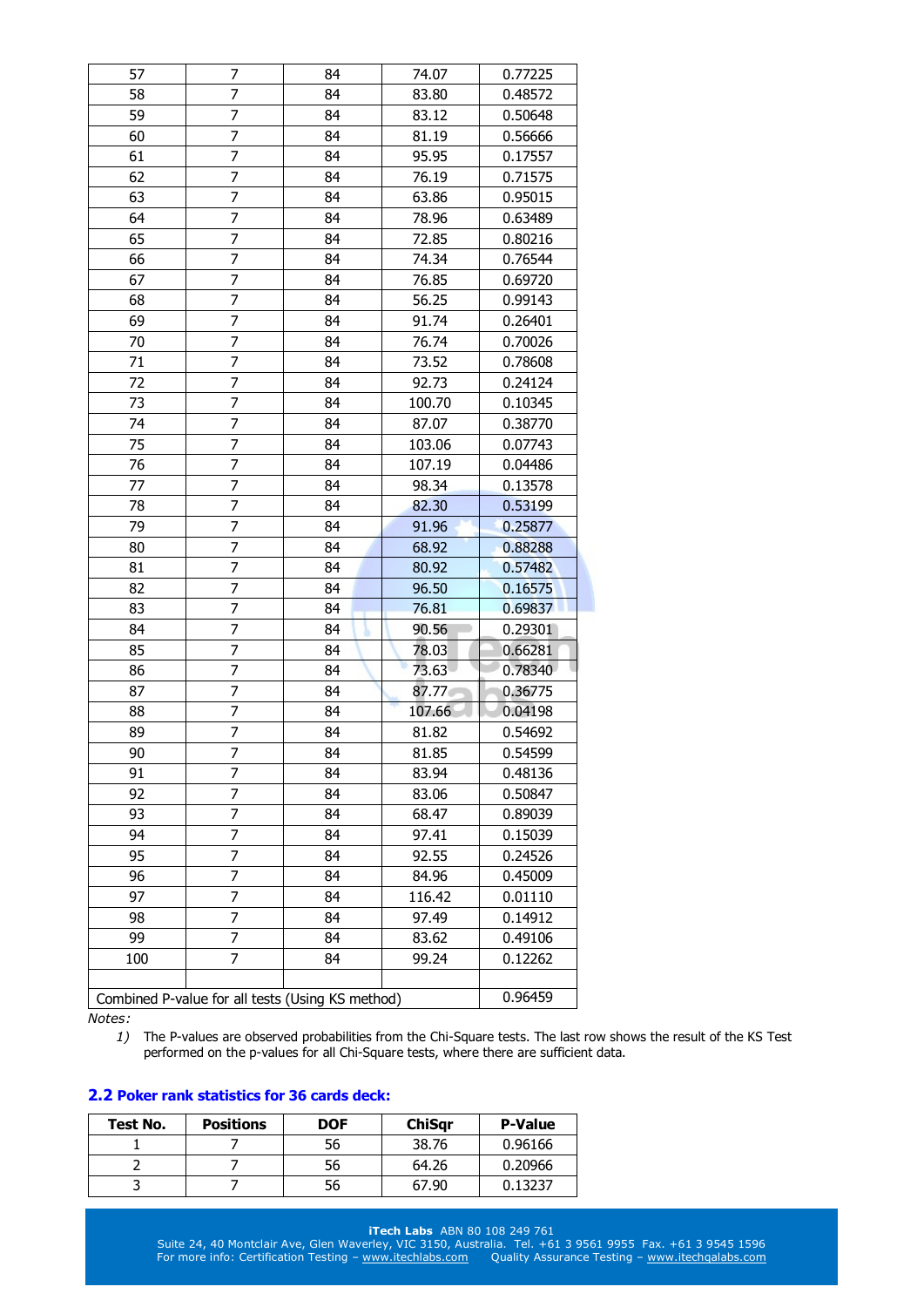| 4  | 7              | 56 | 45.63 | 0.83734 |
|----|----------------|----|-------|---------|
| 5  | 7              | 56 | 63.13 | 0.23907 |
| 6  | $\overline{7}$ | 56 | 54.60 | 0.52815 |
| 7  | 7              | 56 | 41.01 | 0.93359 |
| 8  | 7              | 56 | 56.94 | 0.44002 |
| 9  | $\overline{7}$ | 56 | 50.51 | 0.68196 |
| 10 | 7              | 56 | 53.10 | 0.58527 |
| 11 | 7              | 56 | 51.54 | 0.64434 |
| 12 | 7              | 56 | 43.80 | 0.88204 |
| 13 | $\overline{7}$ | 56 | 54.87 | 0.51784 |
| 14 | 7              | 56 | 61.83 | 0.27574 |
| 15 | 7              | 56 | 60.32 | 0.32247 |
| 16 | 7              | 56 | 95.42 | 0.00080 |
| 17 | 7              | 56 | 29.22 | 0.99882 |
| 18 | $\overline{7}$ | 56 | 55.59 | 0.49048 |
| 19 | 7              | 56 | 48.76 | 0.74276 |
| 20 | 7              | 56 | 52.67 | 0.60170 |
| 21 | 7              | 56 | 59.22 | 0.35884 |
| 22 | $\overline{7}$ | 56 | 59.94 | 0.33477 |
| 23 | 7              | 56 | 54.40 | 0.53572 |
| 24 | 7              | 56 | 75.84 | 0.03995 |
| 25 | $\overline{7}$ | 56 | 66.69 | 0.15519 |
|    |                |    |       |         |
| 26 | 7              | 56 | 64.69 | 0.19913 |
| 27 | 7              | 56 | 53.07 | 0.58664 |
| 28 | $\overline{7}$ | 56 | 70.29 | 0.09477 |
| 29 | 7              | 56 | 72.79 | 0.06515 |
| 30 | $\overline{7}$ | 56 | 60.77 | 0.30814 |
| 31 | 7              | 56 | 54.51 | 0.53159 |
| 32 | $\overline{7}$ | 56 | 56.36 | 0.46138 |
| 33 | 7              | 56 | 51.43 | 0.64835 |
| 34 | 7              | 56 | 52.81 | 0.59623 |
| 35 | 7              | 56 | 50.26 | 0.69101 |
| 36 | 7              | 56 | 67.02 | 0.14879 |
| 37 | $\overline{7}$ | 56 | 61.96 | 0.27203 |
| 38 | 7              | 56 | 60.70 | 0.31041 |
| 39 | 7              | 56 | 40.32 | 0.94331 |
| 40 | 7              | 56 | 67.97 | 0.13109 |
| 41 | 7              | 56 | 55.08 | 0.50961 |
| 42 | 7              | 56 | 64.37 | 0.20699 |
| 43 | 7              | 56 | 64.48 | 0.20435 |
| 44 | 7              | 56 | 58.16 | 0.39574 |
| 45 | 7              | 56 | 62.35 | 0.26058 |
| 46 | 7              | 56 | 72.31 | 0.07021 |
| 47 | 7              | 56 | 53.66 | 0.56395 |
| 48 | 7              | 56 | 76.77 | 0.03413 |
| 49 | 7              | 56 | 98.46 | 0.00040 |
| 50 | 7              | 56 | 46.64 | 0.80926 |
| 51 | 7              | 56 | 61.89 | 0.27415 |
| 52 | 7              | 56 | 61.15 | 0.29637 |
| 53 | 7              | 56 | 65.32 | 0.18443 |
| 54 | 7              | 56 | 61.42 | 0.28812 |
| 55 | 7              | 56 | 71.19 | 0.08306 |
| 56 | 7              | 56 | 49.95 | 0.70188 |
| 57 | 7              | 56 | 68.35 | 0.12454 |
| 58 | 7              | 56 | 51.77 | 0.63562 |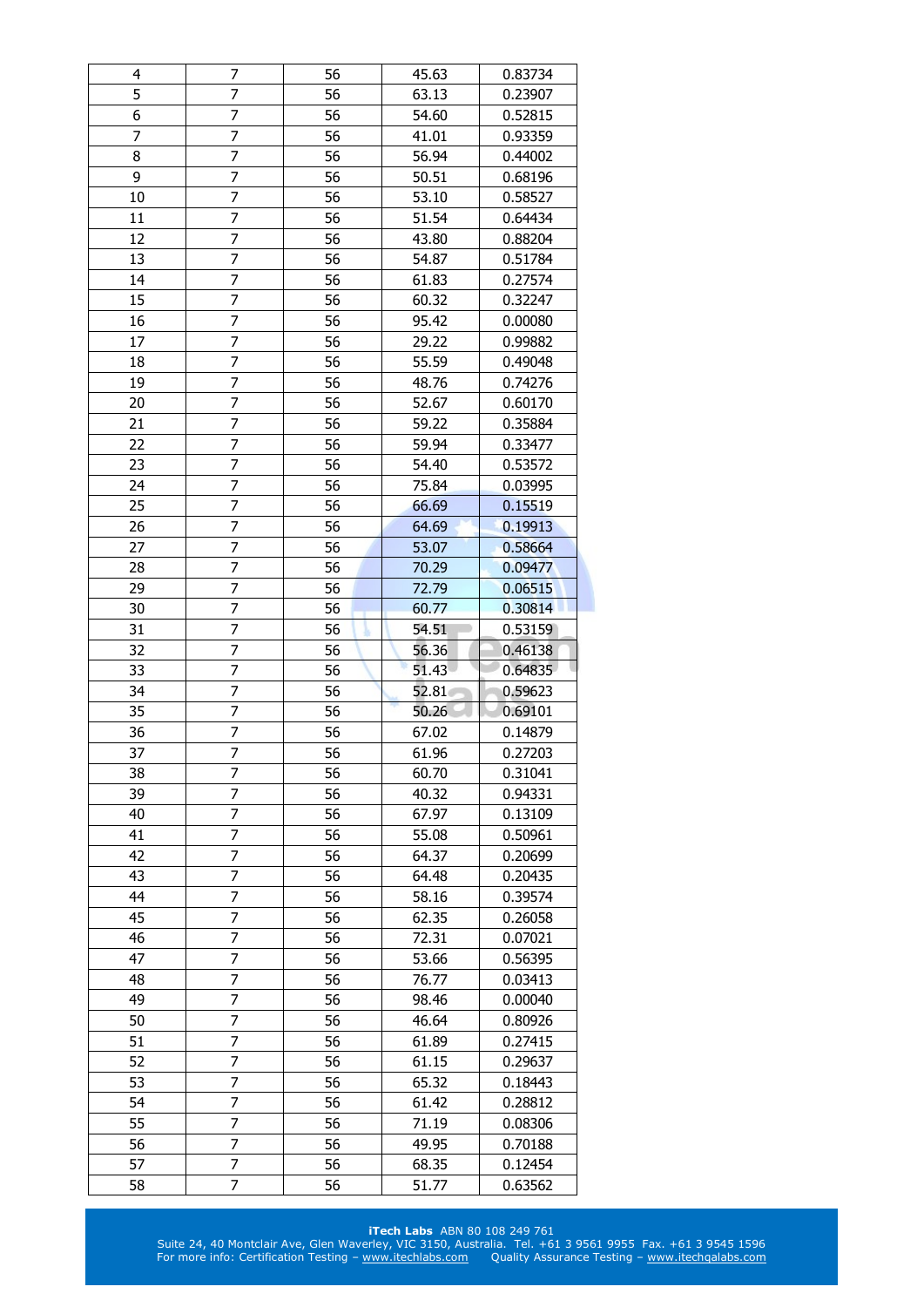| 59 |                                                  | 56 | 44.80 | 0.85855 |
|----|--------------------------------------------------|----|-------|---------|
| 60 |                                                  | 56 | 54.63 | 0.52677 |
| 61 |                                                  | 56 | 59.83 | 0.33833 |
| 62 |                                                  | 56 | 46.88 | 0.80234 |
|    |                                                  |    |       |         |
|    | Combined P-value for all tests (Using KS method) |    |       | 0.23308 |
|    |                                                  |    |       |         |

*1)* The P-values are observed probabilities from the Chi-Square tests. The last row shows the result of the KS Test performed on the p-values for all Chi-Square tests, where there are sufficient data.

# **3. Poker suits statistics**

The Poker suits analysis aims to verify that that the cards dealt exhibit an equal probability of all 4 suits (Clubs, Diamonds, Hearts and Spades) in all positions.

The Poker suits analysis involved creating subsets of data and conducting Chi-square tests on each subset. The analysis performs a KS Test (Kolmogorov-Smirnov test) for uniform distribution on the observed pvalues, and the combined p-value result of this test is taken as the final result of the Suits statistics tests.

| <b>Test No.</b> | <b>Positions</b> | <b>DOF</b> | <b>ChiSqr</b> | <b>P-Value</b> |
|-----------------|------------------|------------|---------------|----------------|
| $\mathbf 1$     | 7                | 21         | 18.87         | 0.59337        |
| $\overline{2}$  | $\overline{7}$   | 21         | 13.86         | 0.87540        |
| 3               | 7                | 21         | 18.89         | 0.59203        |
| 4               | $\overline{7}$   | 21         | 27.52         | 0.15436        |
| 5               | $\overline{7}$   | 21         | 17.82         | 0.66036        |
| 6               | 7                | 21         | 20.94         | 0.46270        |
| 7               | $\overline{7}$   | 21         | 11.90         | 0.94226        |
| 8               | $\overline{7}$   | 21         | 23.65         | 0.31032        |
| 9               | 7                | 21         | 24.53         | 0.26825        |
| 10              | 7                | 21         | 27.77         | 0.14673        |
| 11              | 7                | 21         | 12.33         | 0.93030        |
| 12              | $\overline{7}$   | 21         | 26.25         | 0.19718        |
| 13              | 7                | 21         | 21.43         | 0.43308        |
| 14              | $\overline{7}$   | 21         | 20.95         | 0.46222        |
| 15              | $\overline{7}$   | 21         | 20.26         | 0.50458        |
| 16              | $\overline{7}$   | 21         | 18.60         | 0.61095        |
| 17              | 7                | 21         | 14.17         | 0.86232        |
| 18              | $\overline{7}$   | 21         | 18.12         | 0.64169        |
| 19              | $\overline{7}$   | 21         | 27.07         | 0.16852        |
| 20              | $\overline{7}$   | 21         | 18.27         | 0.63192        |
| 21              | 7                | 21         | 25.21         | 0.23825        |
| 22              | $\overline{7}$   | 21         | 18.79         | 0.59852        |
| 23              | $\overline{7}$   | 21         | 36.26         | 0.02042        |
| 24              | $\overline{7}$   | 21         | 11.06         | 0.96161        |
| 25              | $\overline{7}$   | 21         | 11.99         | 0.93993        |
| 26              | $\overline{7}$   | 21         | 20.36         | 0.49864        |
| 27              | 7                | 21         | 14.54         | 0.84539        |
| 28              | $\overline{7}$   | 21         | 38.72         | 0.01059        |
| 29              | $\overline{7}$   | 21         | 20.06         | 0.51773        |
| 30              | $\overline{7}$   | 21         | 23.76         | 0.30470        |
| 31              | 7                | 21         | 25.35         | 0.23233        |
| 32              | 7                | 21         | 14.83         | 0.83141        |
| 33              | $\overline{7}$   | 21         | 21.54         | 0.42644        |
| 34              | 7                | 21         | 21.85         | 0.40849        |
| 35              | $\overline{7}$   | 21         | 13.59         | 0.88674        |

# **3.1 Poker suits statistics for 52 cards deck:**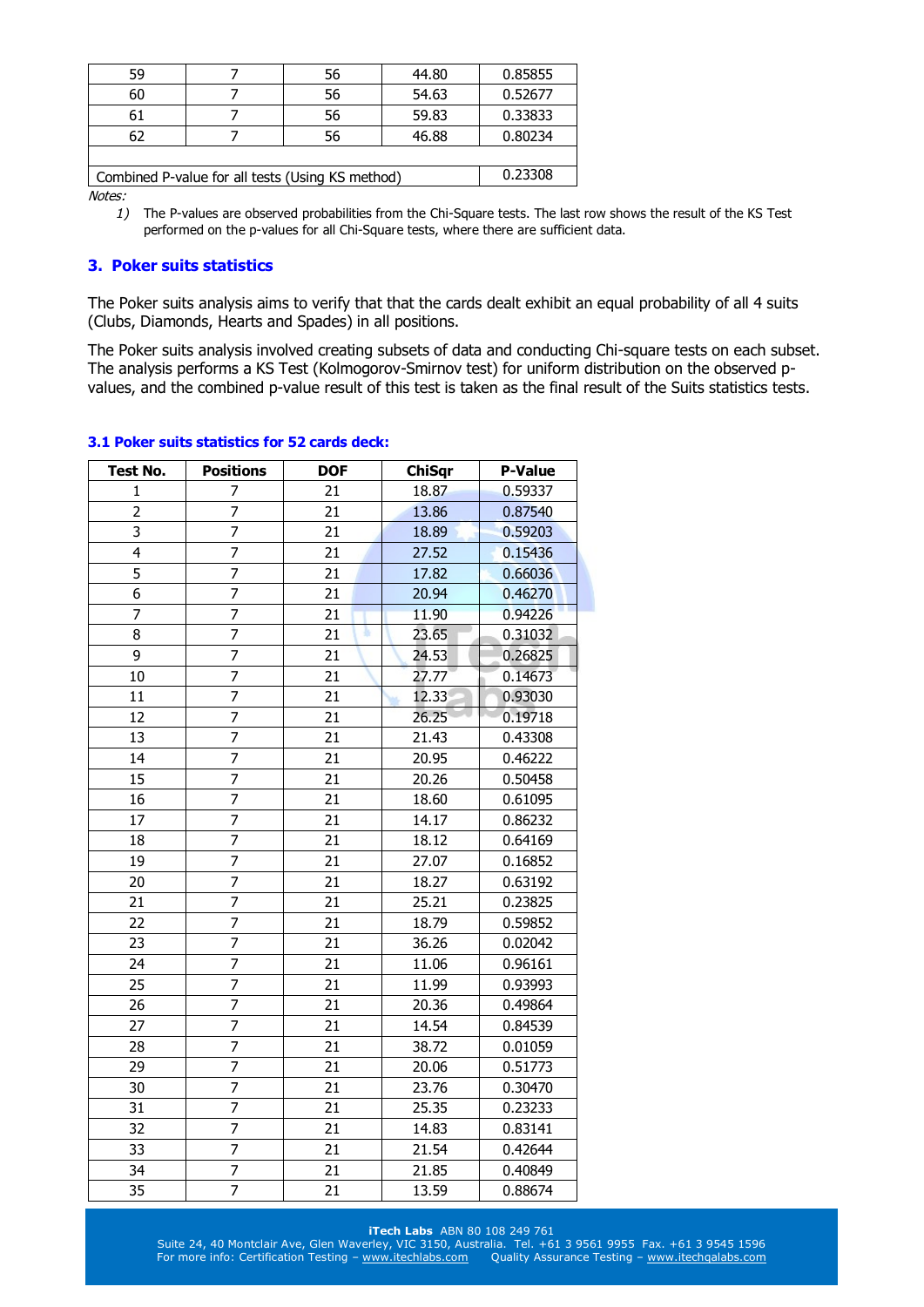| 36       | 7                        | 21       | 30.71          | 0.07871            |
|----------|--------------------------|----------|----------------|--------------------|
| 37       | 7                        | 21       | 18.82          | 0.59671            |
| 38       | 7                        | 21       | 25.41          | 0.22988            |
| 39       | 7                        | 21       | 12.13          | 0.93600            |
| 40       | $\overline{7}$           | 21       | 28.57          | 0.12465            |
| 41       | $\overline{7}$           | 21       | 16.25          | 0.75571            |
| 42       | 7                        | 21       | 19.80          | 0.53406            |
| 43       | $\overline{7}$           | 21       | 19.27          | 0.56769            |
| 44       | $\overline{7}$           | 21       | 24.16          | 0.28559            |
| 45       | $\overline{7}$           | 21       | 14.57          | 0.84380            |
| 46       | 7                        | 21       | 20.86          | 0.46722            |
| 47       | 7                        | 21       | 20.83          | 0.46915            |
| 48       | $\overline{7}$           | 21       | 23.88          | 0.29894            |
| 49       | 7                        | 21       | 11.62          | 0.94924            |
| 50       | $\overline{7}$           | 21       | 23.23          | 0.33207            |
| 51       | 7                        | 21       | 13.41          | 0.89364            |
| 52       | $\overline{7}$           | 21       | 15.74          | 0.78428            |
| 53       | 7                        | 21       | 30.94          | 0.07469            |
| 54       | 7                        | 21       | 17.35          | 0.68956            |
| 55       | $\overline{\mathcal{I}}$ | 21       | 17.41          | 0.68613            |
| 56       | 7                        | 21       |                |                    |
|          |                          |          | 18.88          | 0.59308            |
| 57       | 7                        | 21       | 18.68          | 0.60587            |
| 58       | 7                        | 21       | 21.55          | 0.42595            |
| 59       | $\overline{7}$           | 21       | 12.78          | 0.91612            |
| 60       | $\overline{7}$           | 21       | 20.36          | 0.49827            |
| 61       | 7                        | 21       | 32.58          | 0.05112            |
| 62       | 7                        | 21       | 23.43          | 0.32151            |
| 63       | 7                        | 21       | 19.06          | 0.58148            |
|          |                          |          |                |                    |
| 64       | 7                        | 21       | 8.42           | 0.99306            |
| 65       | 7                        | 21       | 17.94          | 0.65271            |
| 66       | 7                        | 21       | 20.08          | 0.51593            |
| 67       | $\overline{7}$           | 21       | 23.74          | 0.30592            |
| 68       | 7                        | 21       | 17.87          | 0.65752            |
| 69       | 7                        | 21       | 11.51          | 0.95180            |
| 70       | 7                        | 21       | 24.07          | 0.28983            |
| 71       | 7                        | 21       | 17.75          | 0.66482            |
| 72       | 7                        | 21       | 22.37          | 0.37826            |
| 73       | 7                        | 21       | 16.62          | 0.73411            |
| 74       | 7                        | 21       | 43.62          | 0.00261            |
| 75       | 7                        | 21       | 14.00          | 0.86959            |
| 76       | 7                        | 21       | 16.31          | 0.75185            |
| 77       | 7                        | 21       | 22.46          | 0.37348            |
| 78       | $\overline{7}$           | 21       | 14.06          | 0.86685            |
| 79       | 7                        | 21       | 18.51          | 0.61633            |
| 80       | 7                        | 21       | 25.54          | 0.22452            |
| 81       | 7                        | 21       | 25.85          | 0.21219            |
| 82       | 7                        | 21       | 13.16          | 0.90305            |
| 83       | $\overline{7}$           | 21       | 23.90          | 0.29799            |
| 84       | $\overline{7}$           | 21       | 32.85          | 0.04791            |
| 85       | 7                        | 21       | 32.45          | 0.05263            |
| 86       | $\overline{7}$           | 21       | 23.58          | 0.31395            |
| 87       | 7                        |          |                |                    |
|          |                          | 21       | 26.14          | 0.20098            |
| 88<br>89 | 7<br>7                   | 21<br>21 | 28.56          | 0.12506            |
| 90       | 7                        | 21       | 23.23<br>31.42 | 0.33171<br>0.06694 |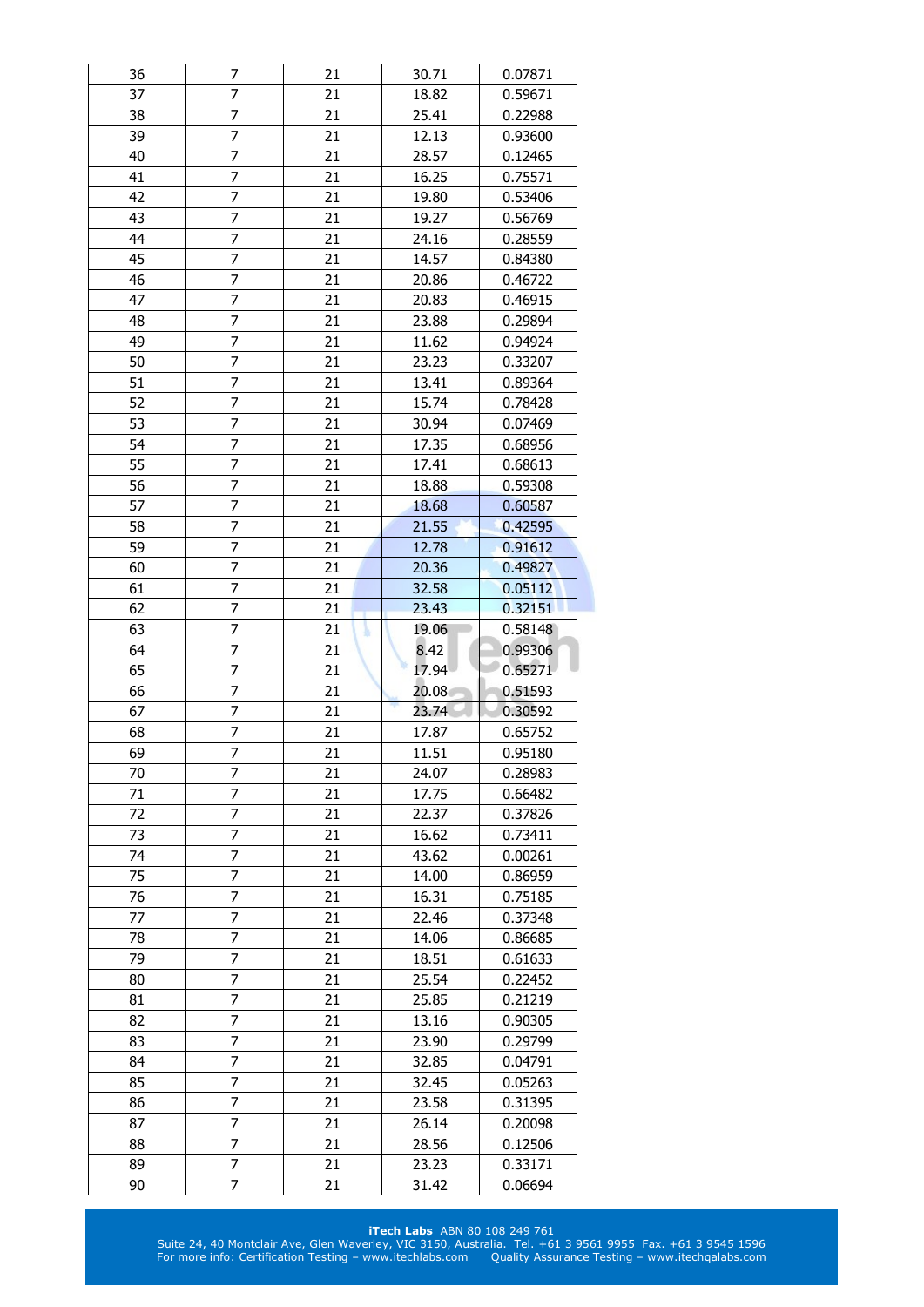| 91                                               | 7 | 21 | 23.50 | 0.31802 |
|--------------------------------------------------|---|----|-------|---------|
| 92                                               | 7 | 21 | 25.78 | 0.21479 |
| 93                                               | 7 | 21 | 32.88 | 0.04752 |
| 94                                               | 7 | 21 | 17.79 | 0.66205 |
| 95                                               | 7 | 21 | 32.02 | 0.05822 |
| 96                                               | 7 | 21 | 19.69 | 0.54066 |
| 97                                               | 7 | 21 | 29.08 | 0.11218 |
| 98                                               | 7 | 21 | 23.39 | 0.32348 |
| 99                                               | 7 | 21 | 18.44 | 0.62101 |
| 100                                              | 7 | 21 | 37.26 | 0.01572 |
|                                                  |   |    |       |         |
| Combined P-value for all tests (Using KS method) |   |    |       | 0.60753 |
| $1.1 - 1.1 - 1.1$                                |   |    |       |         |

*1)* The P-values are observed probabilities from the Chi-Square tests. The last row shows the result of the KS Test performed on the p-values for all Chi-Square tests, where there are sufficient data.

| Test No.       | <b>Positions</b> | <b>DOF</b> | <b>ChiSqr</b> | <b>P-Value</b> |
|----------------|------------------|------------|---------------|----------------|
| 1              | 7                | 21         | 10.59         | 0.97016        |
| $\overline{2}$ | $\overline{7}$   | 21         | 19.54         | 0.55080        |
| 3              | 7                | 21         | 21.02         | 0.45797        |
| $\overline{4}$ | 7                | 21         | 32.86         | 0.04775        |
| $\overline{5}$ | $\overline{7}$   | 21         | 16.25         | 0.75556        |
| 6              | 7                | 21         | 23.14         | 0.33635        |
| $\overline{7}$ | $\overline{7}$   | 21         | 22.77         | 0.35647        |
| 8              | $\overline{7}$   | 21         | 12.74         | 0.91733        |
| 9              | $\overline{7}$   | 21         | 16.32         | 0.75141        |
| 10             | 7                | 21         | 18.76         | 0.60053        |
| 11             | $\overline{7}$   | 21         | 13.89         | 0.87436        |
| 12             | 7                | 21         | 27.14         | 0.16614        |
| 13             | 7                | 21         | 15.13         | 0.81647        |
| 14             | $\overline{7}$   | 21         | 17.02         | 0.71014        |
| 15             | 7                | 21         | 32.72         | 0.04942        |
| 16             | 7                | 21         | 13.93         | 0.87267        |
| 17             | $\overline{7}$   | 21         | 12.82         | 0.91493        |
| 18             | $\overline{7}$   | 21         | 19.47         | 0.55489        |
| 19             | $\overline{7}$   | 21         | 22.46         | 0.37365        |
| 20             | $\overline{7}$   | 21         | 23.34         | 0.32633        |
| 21             | 7                | 21         | 36.72         | 0.01812        |
| 22             | $\overline{7}$   | 21         | 28.87         | 0.11711        |
| 23             | 7                | 21         | 17.90         | 0.65558        |
| 24             | $\overline{7}$   | 21         | 15.75         | 0.78342        |
| 25             | $\overline{7}$   | 21         | 6.50          | 0.99893        |
| 26             | $\overline{7}$   | 21         | 40.38         | 0.00668        |
| 27             | 7                | 21         | 21.49         | 0.42951        |
| 28             | $\overline{7}$   | 21         | 16.62         | 0.73363        |
| 29             | 7                | 21         | 10.26         | 0.97528        |
| 30             | 7                | 21         | 22.84         | 0.35257        |
| 31             | 7                | 21         | 17.20         | 0.69891        |
| 32             | 7                | 21         | 22.70         | 0.36040        |
| 33             | $\overline{7}$   | 21         | 22.67         | 0.36171        |
| 34             | $\overline{7}$   | 21         | 28.06         | 0.13857        |
| 35             | $\overline{7}$   | 21         | 16.57         | 0.73694        |
| 36             | $\overline{7}$   | 21         | 11.56         | 0.95074        |
| 37             | $\overline{7}$   | 21         | 26.34         | 0.19393        |

#### **3.2 Poker suits statistics for 36 cards deck:**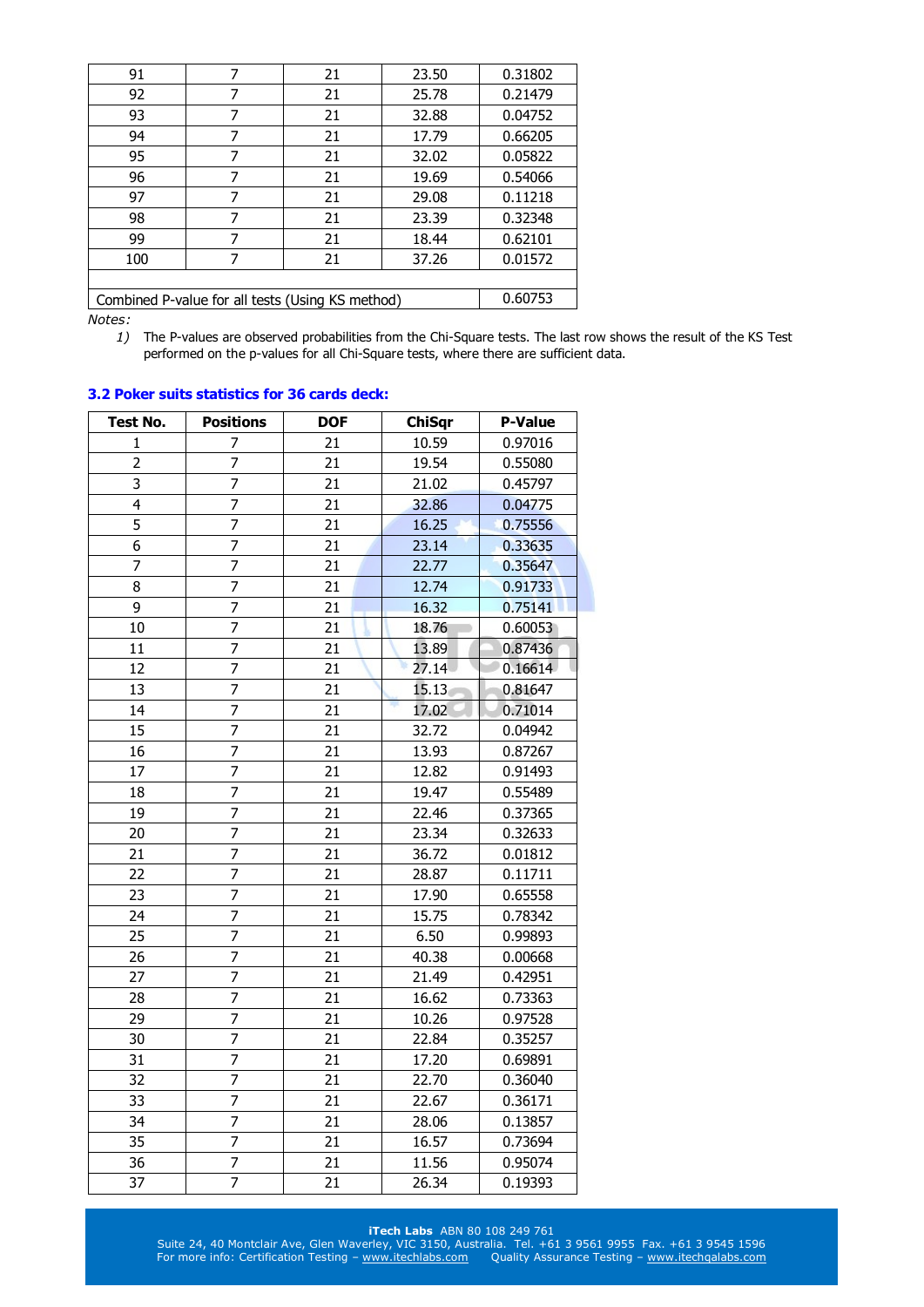| 38                                               | 7              | 21 | 25.14 | 0.24098 |
|--------------------------------------------------|----------------|----|-------|---------|
| 39                                               | $\overline{7}$ | 21 | 11.84 | 0.94384 |
| 40                                               | 7              | 21 | 29.50 | 0.10242 |
| 41                                               | 7              | 21 | 17.83 | 0.65961 |
| 42                                               | 7              | 21 | 19.74 | 0.53752 |
| 43                                               | $\overline{7}$ | 21 | 16.42 | 0.74584 |
| 44                                               | 7              | 21 | 19.05 | 0.58206 |
| 45                                               | 7              | 21 | 13.94 | 0.87199 |
| 46                                               | 7              | 21 | 18.70 | 0.60463 |
| 47                                               | $\overline{7}$ | 21 | 21.26 | 0.44293 |
| 48                                               | $\overline{7}$ | 21 | 14.75 | 0.83519 |
| 49                                               | 7              | 21 | 15.44 | 0.80024 |
| 50                                               | $\overline{7}$ | 21 | 18.62 | 0.60925 |
| 51                                               | $\overline{7}$ | 21 | 25.62 | 0.22147 |
| 52                                               | $\overline{7}$ | 21 | 13.31 | 0.89730 |
| 53                                               | 7              | 21 | 16.55 | 0.73788 |
| 54                                               | 7              | 21 | 20.35 | 0.49907 |
| 55                                               | 7              | 21 | 22.41 | 0.37633 |
| 56                                               | $\overline{7}$ | 21 | 24.80 | 0.25593 |
| 57                                               | 7              | 21 | 17.51 | 0.67964 |
| 58                                               | 7              | 21 | 32.18 | 0.05619 |
| 59                                               | $\overline{7}$ | 21 | 14.22 | 0.85979 |
| 60                                               | $\overline{7}$ | 21 | 11.98 | 0.94026 |
| 61                                               | $\overline{7}$ | 21 | 26.10 | 0.20281 |
| 62                                               | $\overline{7}$ | 21 | 17.76 | 0.66444 |
|                                                  |                |    |       |         |
| Combined P-value for all tests (Using KS method) |                |    |       | 0.28361 |

Notes:

*1)* The P-values are observed probabilities from the Chi-Square tests. The last row shows the result of the KS Test performed on the p-values for all Chi-Square tests, where there are sufficient data.

 $00$ 

## **4. Summary of the analysis**

#### **4.1 Summary of the analysis of 52 cards deck:**

The analysis of 52 cards completes by combining the result of the KS Test performed in the 3 types of analysis (Hand Types, Ranks and Suits) for 52 card decks using the Holm's method and producing a single Combined P -value.

The combined p-value produced using the Holm's method is used as indication for statistical randomness.

| <b>Combination of p-values using Holm's Method</b> |                |                   |  |
|----------------------------------------------------|----------------|-------------------|--|
| Test                                               | <b>P-Value</b> | <b>P-Adjusted</b> |  |
| <b>Ranks Test</b>                                  | 0.96459        | 1.00000           |  |
| Suits Test                                         | 0.60753        | 1.00000           |  |
| Hand Types Test                                    | 0.41962        | 1.00000           |  |
|                                                    |                |                   |  |
| <b>Combined P-Value using Holm's Method</b>        | 1.00000        |                   |  |

Notes:

1) The combined p-value of all statistical tests using Holm's Method conducted for 52 card decks is greater than the minimum value of 0.05 which indicates that the randomness of the observed data falls within 95% confidence limits.

The final outcome of the analysis of 52 cards deck indicates that the RNG is working correctly.

#### **4.2 Summary of the analysis of 36 cards deck:**